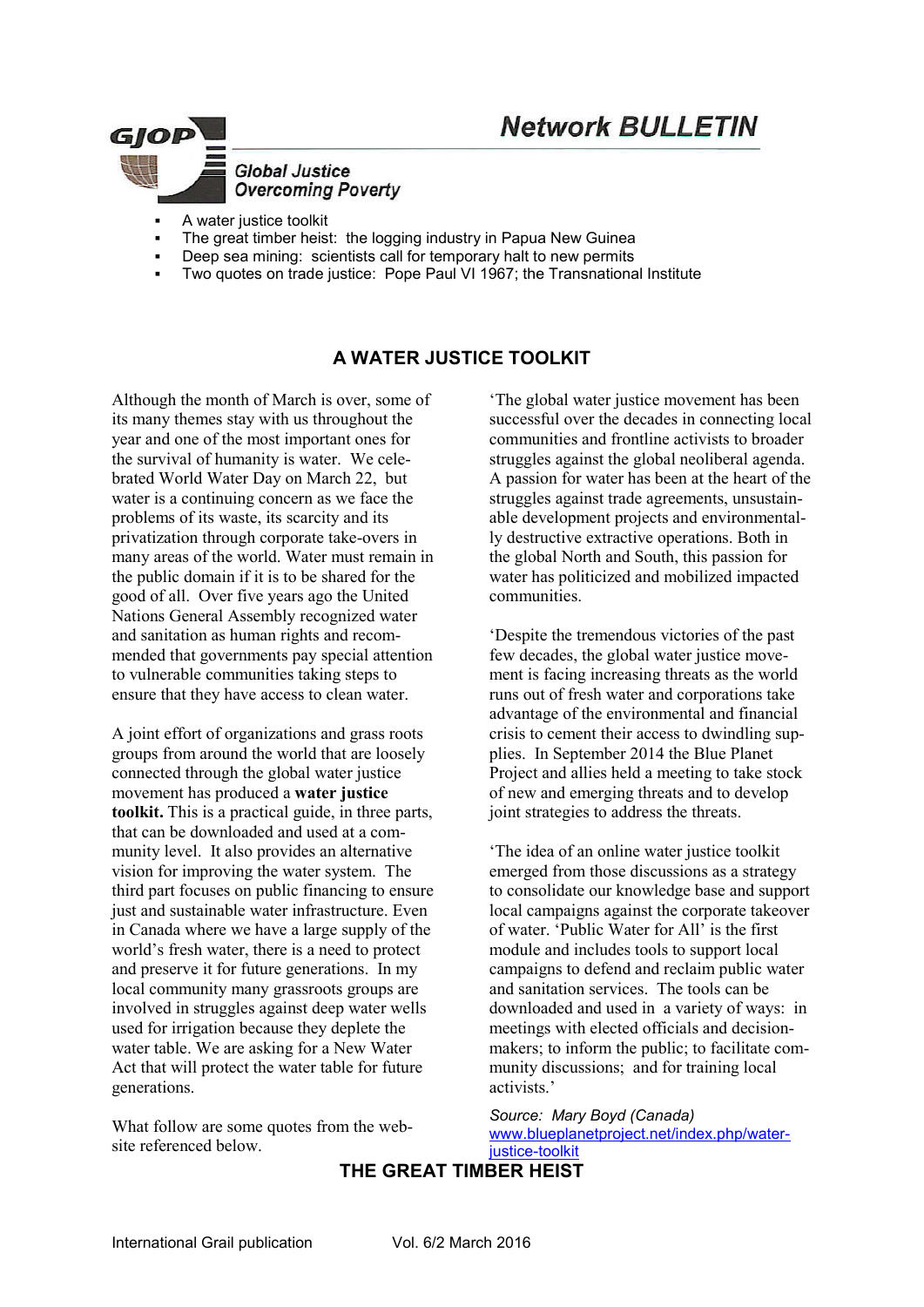## The logging industry in Papua New Guinea

Papua New Guinea (PNG) has become the world's largest exporter of tropical wood (most of it to China) surpassing Malaysia, which had held the top spot for the past several decades. PNG reached first place after expanding the exploitation of its forest resources in recent years through a legal mechanism called Special Agriculture and Business Leases (SABLs). The SABL scheme was officially intended for agricultural projects but in reality was widely used by logging companies to access new forest resources. The Commission of Inquiry (CoI) established by the government in 2011 to investigate SABL land deals found widespread lack of free, prior and informed consent of the local people; failure of state agencies to perform their duties; fraud, misconduct, and incompetence; and overall lack of adherence to proper procedures. In June 2014, Prime Minister Peter O'Neill announced that all illegal deals would be cancelled. Yet, to date, the government has not taken any decisive action to cancel deceptive land deals, stop illegal logging, or return land to traditional owners.

But the SABLs are only part of the story of exploitation of PNG. More than one third of the country's 46 million hectares is now in the hands of foreign, mostly logging, companies, who are facing growing resistance and scarcity of timber in other countries. PNG supposedly enjoys the most equal distribution of land on earth and is governed by a constitution that protects people's customary land rights and the environment. However, the Oakland Institute, a policy research organisation in California, has produced a report and film *On Our Land,* which assert that logging in PNG constitutes a multilayered tragedy of betrayal of the people's constitutional protections and loss of cultural heritage and land for millions of Papua New Guineans. All over the country, local communities are being deprived of their resources and their rights while their government fails to protect them from the deceptive practices of the forest industry, and police working on behalf of logging companies. The Oakland Institute, has uncovered data that suggest rampant tax evasion and financial misreporting in the forestry sector.

Tax filings cited in the report show that 16 local subsidiaries of the Malaysian conglomerate, Rimbunan Hijau Group — the largest player in the local timber sector accounting for at least one quarter of exports — have declared operating losses almost every year since 2000. As a result, most had paid no corporate income tax in 15 years, the report said. But the supposed losses came as local exports have boomed, nearly doubling since 2009 to almost 4 million cubic meters per year If it were legitimately unprofitable to log and export timber from PNG, why would they continue their operations? The report suggests that logging companies have been undervaluing their exports and overpricing their costs. Taken together, the underpayment of corporate tax and export duties could amount to depriving this impoverished country of \$100m. per year of needed state revenues.

With a population of 8 million, Papua New Guinea is among the poorer countries in the world. Life expectancy is under 63 years and the infant mortality rate is high at 47.3 for every 1,000 live births, according to the United Nations.

Recently published research from the Remote Sensing Centre at the University of Papua New Guinea concluded that between 2002 and 2014 the country's forests were disappearing at an annual rate of 0.49%. Alex Allison, senior zoologist at the University of Hawaii and an expert on biodiversity in PNG, says that the hardest-hit areas are in the heavily logged island provinces off the northeast coast of the mainland. The 14,000-square-mile island of New Britain, the largest in the Bismarck Archipelago at about the size of Taiwan, was once virtually blanketed with forest. But by 2012 only 30% remained after decades of heavy logging and commercial agriculture and more than 90% of the remainder has been allocated in logging concessions.

PNG plays a crucial role in the global climate, according to researchers from the Petersburg Nuclear Physics Institute in Russia, and deforestation there may disturb maritime weather patterns in the Southeast Asia-Pacific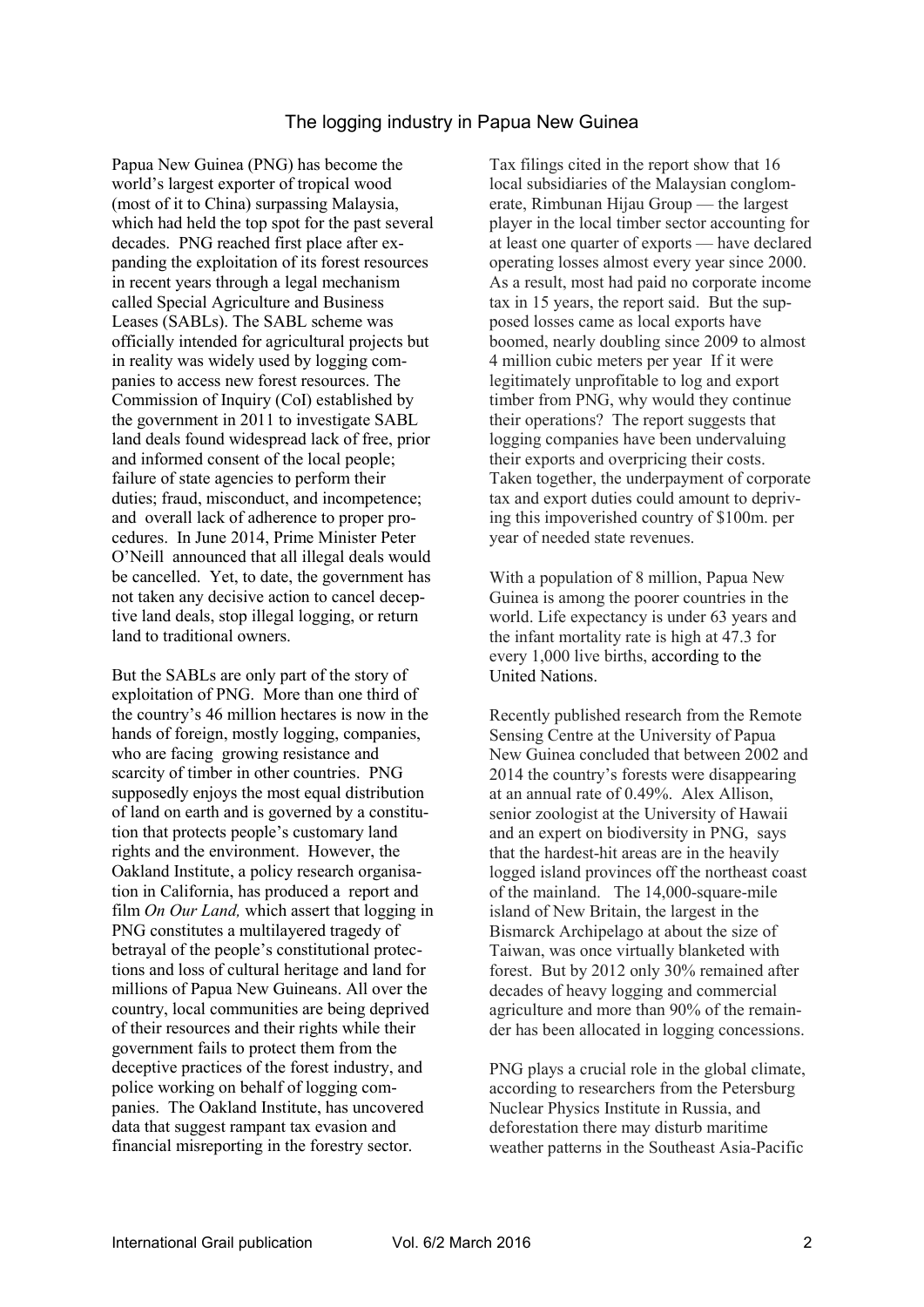region, which help regulate global temperatures.

Allison also says that Papua New Guinea contains about 5% of all the world's biodiversity — an extremely high share given that it is only about the size of California. For example, while the entire USA is known to contain about 600 species of reptile and amphibian, PNG alone contains about twice as many.

The findings of this research call for authorities such as PNG's Internal Revenue Commission, responsible for collecting taxes and enforcing tax regulations, to take urgent action to defend the interests and rights of PNG citizens.

*Source: Oakland Institute Report, Corruption threat to Pacific Island forests, Feb. 2016. www.oaklandinstitute.org Compiled by Alison Healey.*

### **DEEP SEA MINING** Scientists call for temporary halt to new permits

A policy paper published in S*cience* in July 2015 asked authorities not to approve any more underwater mining contracts until more environmental controls are put in place. The paper was timed to appear while the International Seabed Authority (ISA) was holding its annual session in Kingston, Jamaica, The ISA has already issued exploration permits to both national and private companies all eager to get a piece of the action, even while the Authority has not yet determined how to impose some environmental regulation on the underwater mining industry.

Deep-sea mining of the ocean floor is still very much in the exploration phase. Nautilus Minerals, one of the leading deep sea mining companies, expects to start mining after 2017 when it hopes to have completed testing its underwater machinery. The advantages of underwater mining are that there is potentially a lot of resources there needed for high-tech devices. And by using remote controlled machines instead of human miners, deep sea mining has the potential to be safe for humans – but what of its impact on the environment?

The scientists want the ISA to hold off on issuing new permits until a network of protected marine areas can be put in place, potentially safeguarding an environment that we know very little about. They warn that deep sea environments tend to recover very slowly when disturbed, some so slowly that they likely wouldn't recover in a human's lifetime, if ever. A European team of scientists announced in 2015 that they propose to make a study of the ecological effects of deep sea mining on the environment and organisms living on the seafloor. Clearly, scientific research is well behind commercial exploration.

The next annual meeting of ISA is due in July 2016.

*Source: www.popsci.com/some-scientistsurge-caution-underwater-mining, Reported by Mary Beth Griggs,18 July 2015.*

#### Nautilus Minerals begin wet-testing their underwater mining machines

Nautilus Minerals is an Australian-Canadian mining company with some leading global resource corporations among its major shareholders. It is currently focussed on a seafloor copper-gold project in the South West Pacific. Here the company describes the trio of remotecontrolled vehicles it will start testing in the second half of this year 2016 in Oman. Reputedly the first of their kind in the world, these machines are each about 50 feet long and weigh around 300 tonnes apiece.

'The Auxiliary Cutter is the pioneering machine which prepares the rugged sea bed for the more powerful Bulk Cutter. These two machines gather the excavated material; the third vehicle, the Collecting Machine, will collect the cut material by drawing it in as seawater slurry with internal pumps and pushing it through a flexible pipe to the subsea pump and on to a Production Support Vessel via a riser system. Following dewatering of the material on the vessel, a state of the art cargo handling system will be used to load the